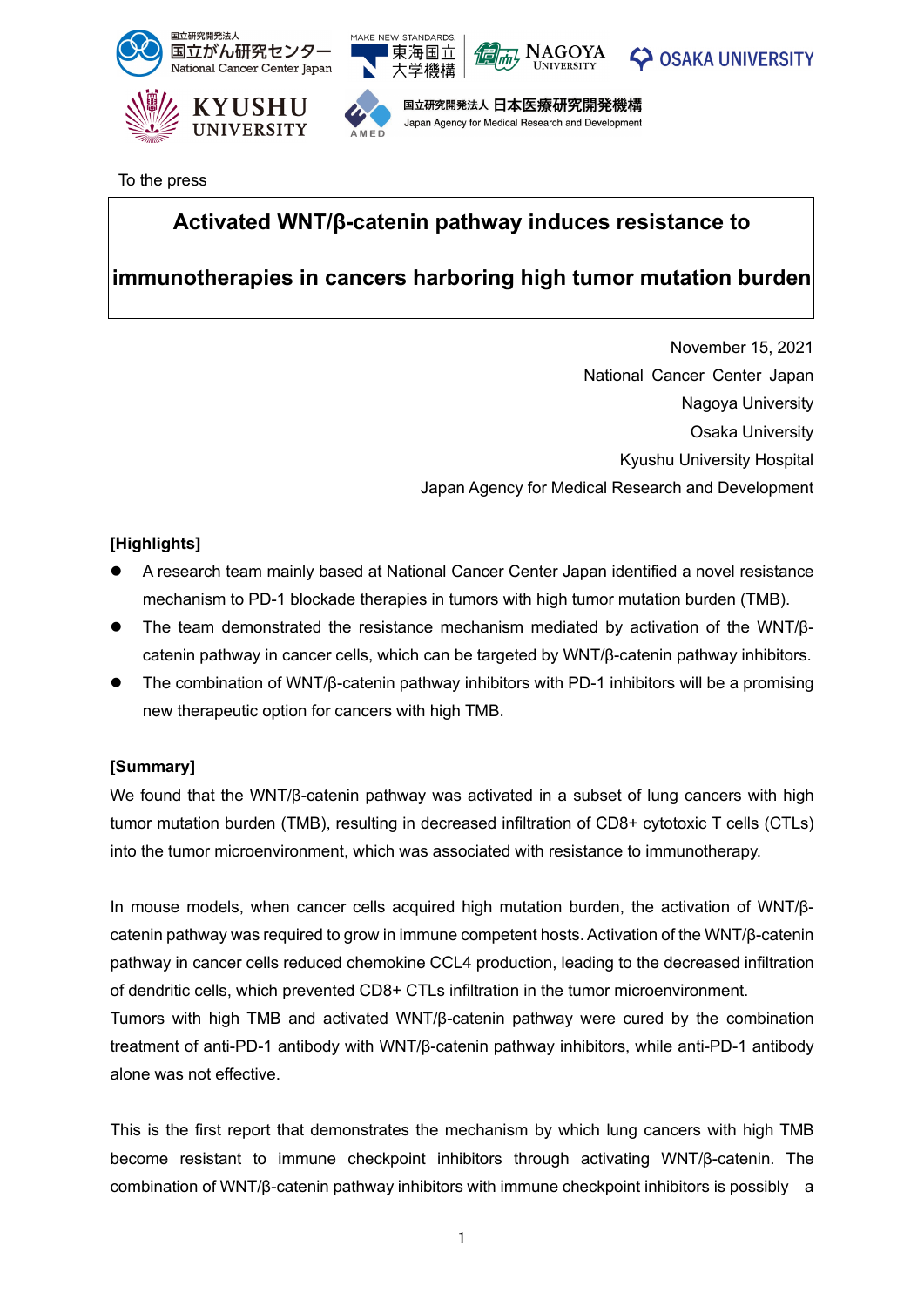new therapeutic strategy for lung cancer with high TMB.

The results of the research were published in the electronic version of the American scientific journal "*Science Immunology*" on 13 November 2021, Japan time.

This research was led by Dr. Hiroyoshi Nishikawa, Chief of Division of Cancer Immunology, Research Institute/Exploratory Oncology Research & Clinical Trial Center (EPOC), National Cancer Center (Professor of Department of Immunology, Nagoya University Graduate School of Medicine), Dr. Atsushi Kumanogoh, Osaka University Graduate School of Medicine (Professor of Department of Respiratory Medicine and Clinical Immunology) and Dr. Masatoshi Eto, Kyushu University Graduate School of Medical Sciences (Professor of Department of Urology)

#### **[Publication]**

Journal name: *Science Immunology*

- Title: Highly Immunogenic Cancer Cells Require Activation of the WNT Pathway for Immunological Escape
- Authors: Yoshiko Takeuchi, Tokiyoshi Tanegashima, Eiichi Sato, Takuma Irie, Atsuo Sai, Kota Itahashi, Shogo Kumagai, Yasuko Tada, Yosuke Togashi, Shohei Koyama, Esra A Akbay, Takahiro Karasaki, Keisuke Kataoka, Soichiro Funaki, Yasushi Shintani, Izumi Nagatomo, Hiroshi Kida, Genichiro Ishii, Tomohiro Miyoshi, Keiju Aokage, Kazuhiro Kakimi, Seishi Ogawa, Meinoshin Okumura, Masatoshi Eto, Atsushi Kumanogoh, Masahiro Tsuboi, Hiroyoshi Nishikawa

DOI: 10.1126/sciimmunol.abc6424

URL: https://www.science.org/doi/10.1126/sciimmunol.abc6424

Publication date: 13 November,2021

#### **[Enquiries]**

#### **From the press and media**

National Cancer Center Japan Office of Public Relations, Strategic Planning Bureau (Kashiwa Campus) E-ma[il: ncc-admin@ncc.go.jp](mailto:ncc-admin@ncc.go.jp)

Nagoya University Graduate School of Medicine Soumu,

E-mail: iga-sous@adm.nagoya-u.ac.jp

Kyushu University Hospital Office of Public Relations, General Affairs Division E-mail: ibskoho@jimu.kyushu-u.ac.jp